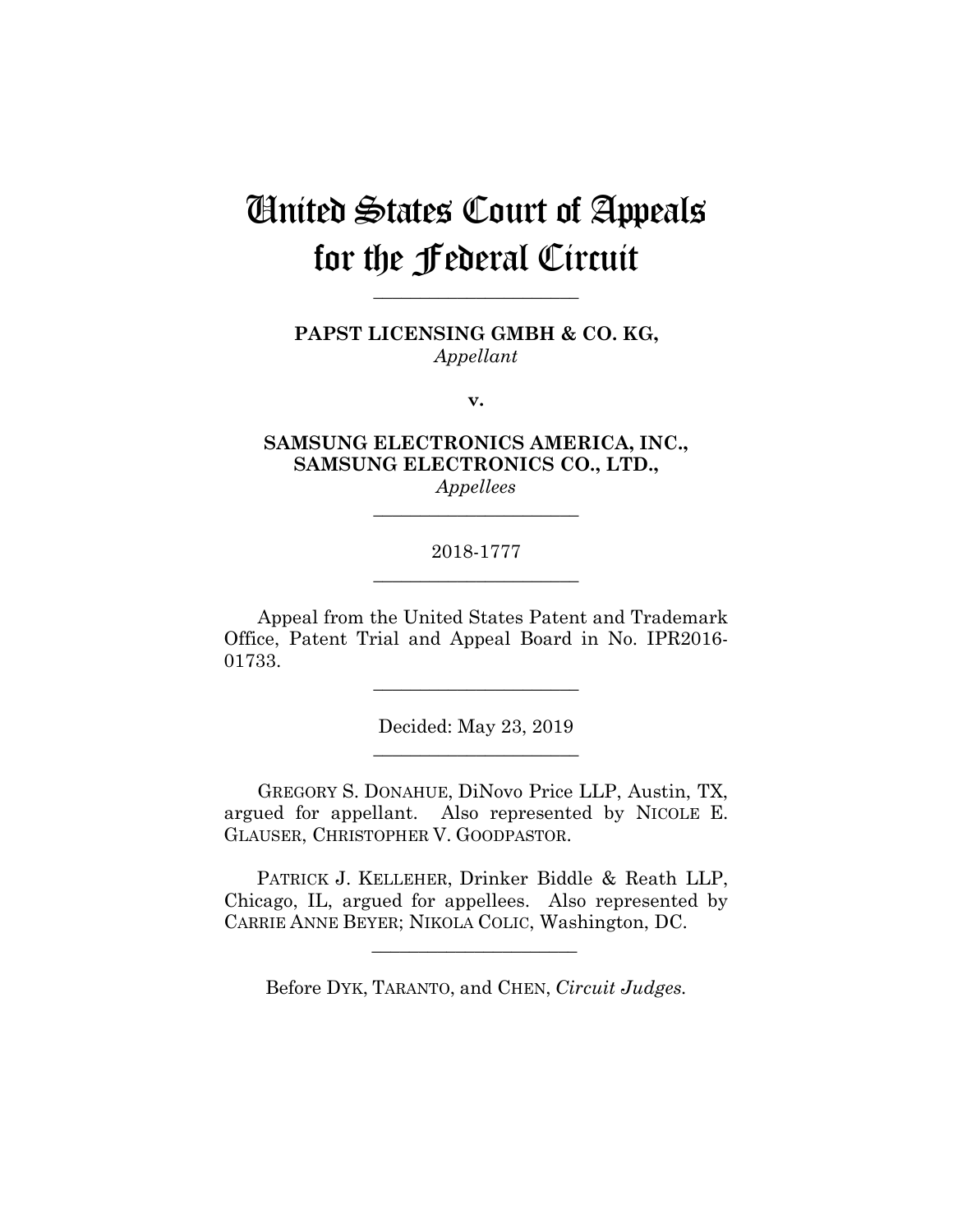#### TARANTO, *Circuit Judge*.

Papst Licensing GMBH & Co. KG owns U.S. Patent No. 9,189,437. Samsung Electronics America, Inc. and Samsung Electronics Co., Ltd. (collectively, Samsung) successfully petitioned the Patent Trial and Appeal Board of the U.S. Patent and Trademark Office to institute an inter partes review (IPR) of all claims of the '437 patent. In its final written decision, the Board determined that claims 1– 38 and 43–45 are unpatentable for obviousness based on a combination of U.S. Patent No. 5,758,081 (Aytac), a publication setting forth standards for the Small Computer System Interface-2 (SCSI), and "admitted prior art" (what the '437 patent specification describes as prior art). *Samsung Electronics Co., Ltd. v. Papst Licensing GmbH & Co. KG*, No. IPR2016-01733, 2018 WL 813014 (P.T.A.B. Feb. 2, 2018) (*'437 Patent Decision*). Papst appeals. We affirm, relying in the alternative on issue preclusion and our review of the merits of Papst's challenges.

## I

#### A

The '437 patent is entitled "Analog Data Generating and Processing Device Having a Multi-Use Automatic Processor" and names Michael Tasler as the sole inventor. Issued in 2015, it claims priority to a 1999 application through continuations of applications that issued as U.S. Patent Nos. 6,470,399 and 6,895,449, which are owned by Papst and were before this court in *Papst Licensing GmBH & Co. v. Fujifilm Corp.*, 778 F.3d 1255 (Fed. Cir. 2015). Of significance here, that same specification also gave rise to Papst's U.S. Patent Nos. 8,966,144 and 8,504,746.

The specification describes an interface device for communication between a data device (on one side of the interface) and a host computer (on the other). The interface device achieves high data transfer rates, without the need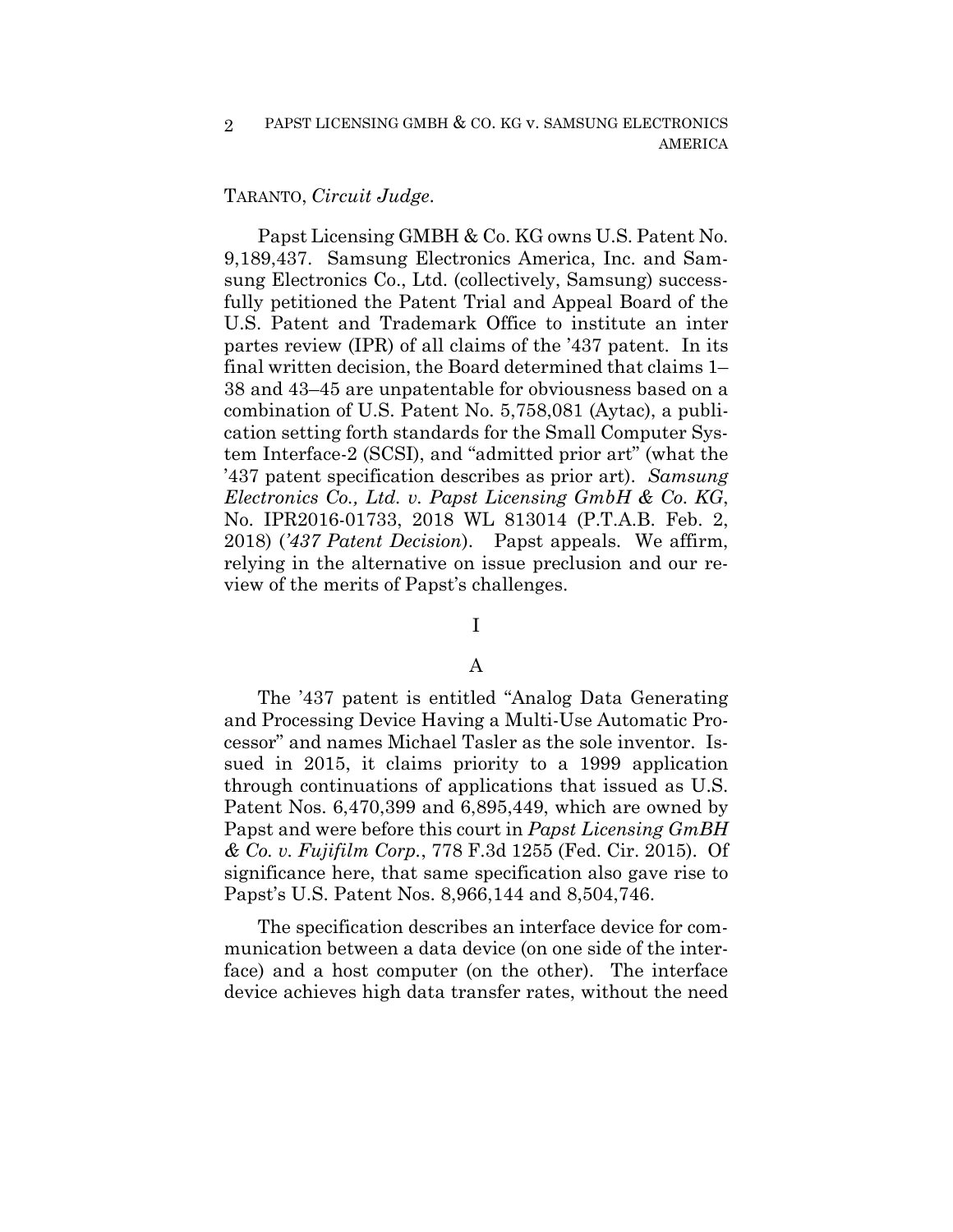for a user-installed driver specific to the interface device, by using fast drivers that are already standard on the host computer for data transfer, such as a hard-drive driver. '437 patent, col. 2, lines 4–29; *id.*, col. 3, lines 10–40. The interface device signals to the host device that the interface device is an input/output device for which the host already has such a driver. *Id.*, Abstract.

Claim 1 is illustrative for present purposes. It recites:

1. An analog data generating and processing device (ADGPD), comprising:

an input/output (i/o) port;

a program memory;

a data storage memory;

a processor operatively interfaced with the i/o port, the program memory and the data storage memory;

wherein the processor is adapted to implement a data generation process by which analog data is acquired from each respective analog acquisition channel of a plurality of independent analog acquisition channels, the analog data from each respective channel is digitized, coupled into the processor, and is processed by the processor, and the processed and digitized analog data is stored in the data storage memory as at least one file of digitized analog data;

wherein the processor also is adapted to be involved in an *automatic recognition process* of a host computer in which, when the i/o port is operatively interfaced with a multi-purpose interface of the host computer, the processor executes at least one instruction set stored in the program memory and thereby causes at least one parameter identifying the analog data generating and processing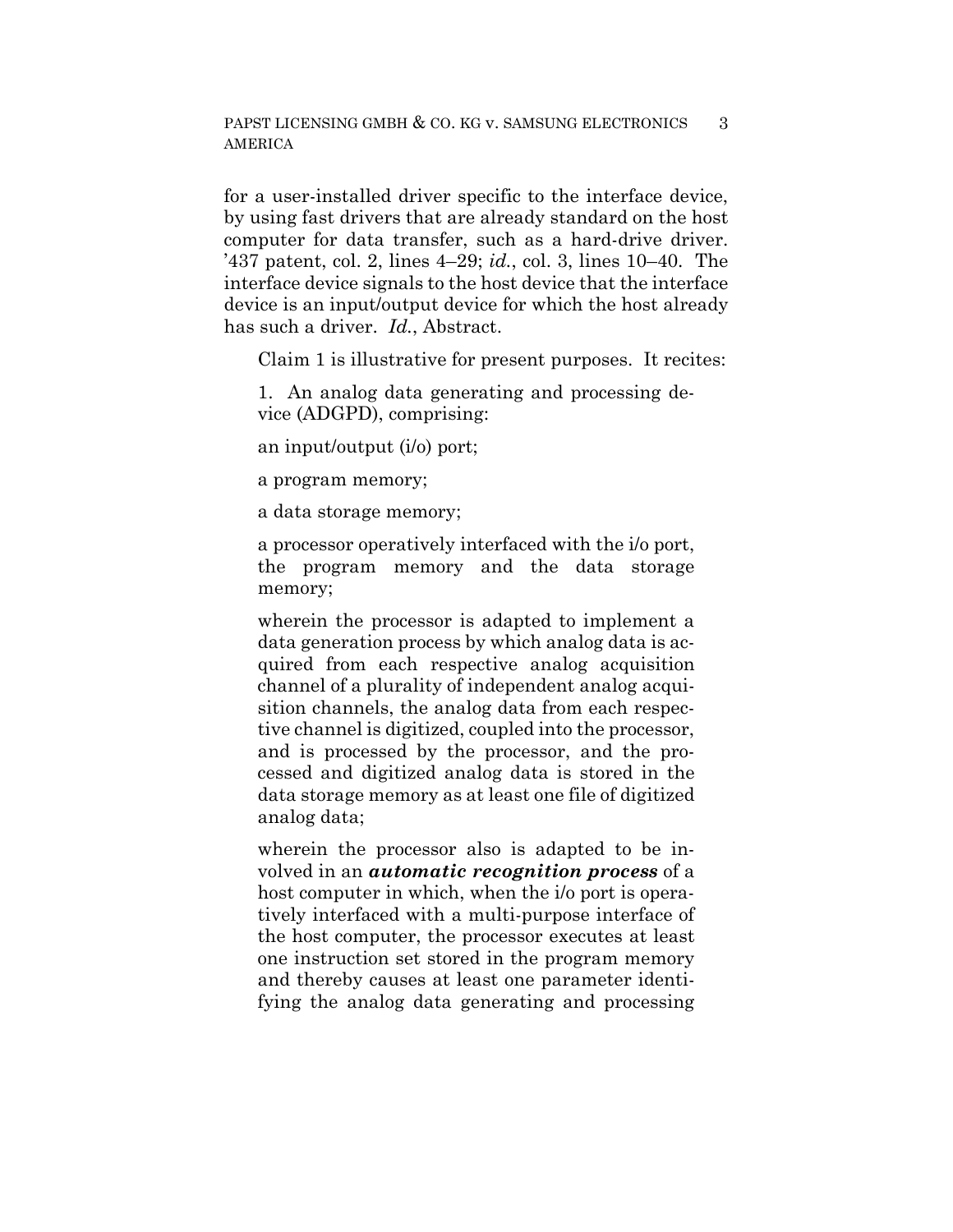device, independent of analog data source, as a digital storage device instead of an analog data generating and processing device to be automatically sent through the i/o port and to the multi-purpose interface of the computer (a) *without requiring any end user to load any software onto the computer at any time* and (b) without requiring any end user to interact with the computer to set up a file system in the ADGPD at any time, wherein the at least one parameter is consistent with the ADGPD being responsive to commands issued from a customary device driver;

wherein the at least one parameter provides information to the computer about file transfer characteristics of the ADGPD; and

wherein the processor is further adapted to be involved in an *automatic file transfer process* in which, when the i/o port is operatively interfaced with the multi-purpose interface of the computer, and after the at least one parameter has been sent from the i/o port to the multi-purpose interface of the computer, the processor executes at least one other instruction set stored in the program memory to thereby cause the at least one file of digitized analog data acquired from at least one of the plurality of analog acquisition channels to be transferred to the computer using the customary device driver for the digital storage device while causing the analog data generating and processing device to appear to the computer as if it were the digital storage device *without requiring any user-loaded file transfer enabling software to be loaded on or installed in the computer at any time*.

*Id.*, col. 11, line 56 through col. 12, line 42 (emphases added).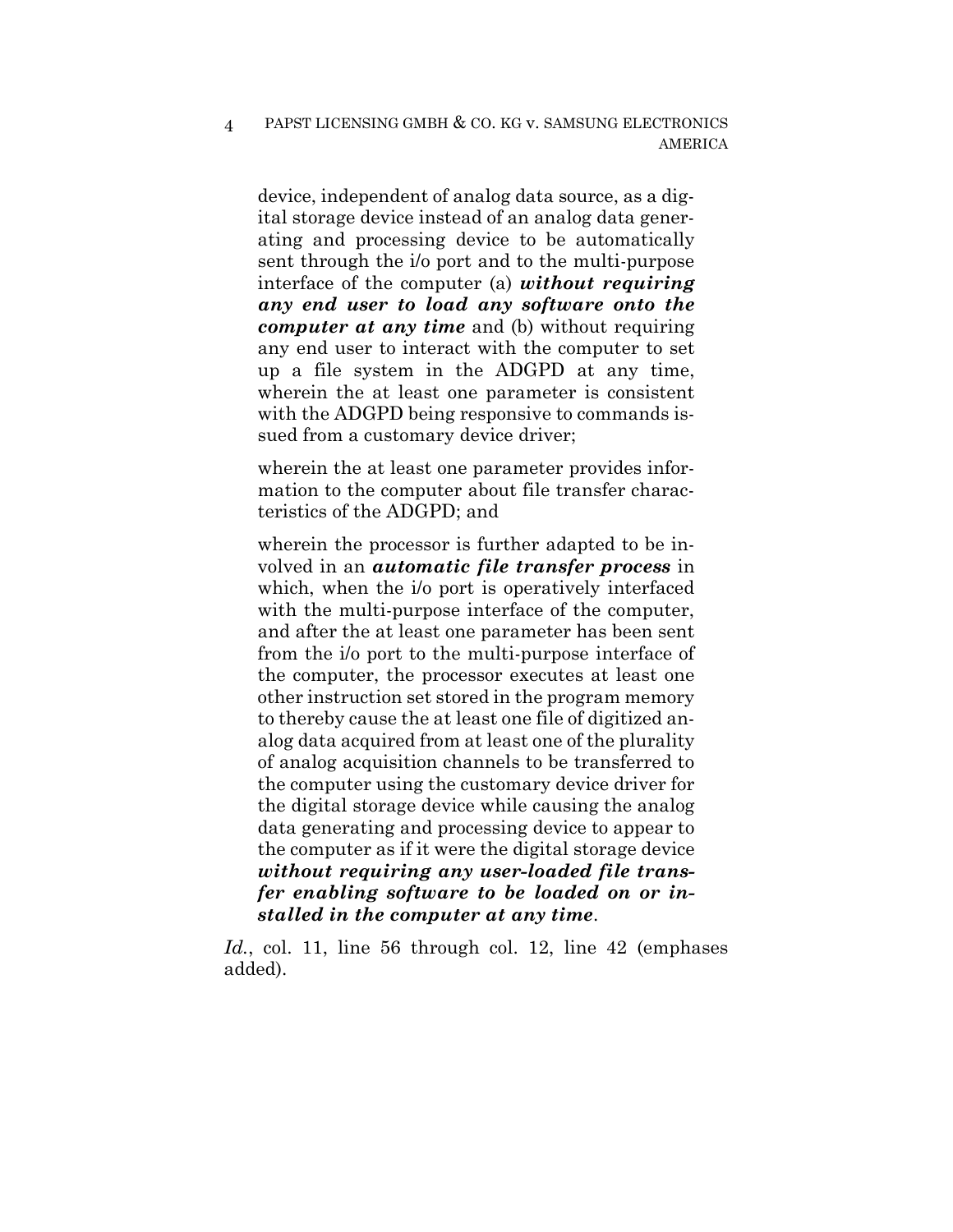After Papst sued several companies for infringement of various patents in the Tasler family, including the '437 patent, various combinations of companies filed numerous petitions for IPRs to review many claims of the patents. Samsung requested the present IPR, which the Board instituted on February 8, 2017.

The key piece of prior art of relevance is the Aytac patent. Aytac describes connecting a personal computer to an interface device that would in turn connect to (and switch between) various other devices, such as a scanner, fax machine, or telephone. The interface device includes the "CaTbox," which is "connected to a PC via SCSI cable, and to a telecommunications switch." Aytac, Abstract. CaTbox "runs an operating system, CaTOS, and contains a hard disk" accessible "as a SCSI disk" known as "CaTdisc." *Id.*; *id.*, col. 8, line 63 through col. 9, line 4; Figure 1. While the main PC is off, CaTbox, which uses less energy, "receives faxes, voicemail, email and stores them on CaTdisc." *Id.*, Abstract. Aytac points to SCSI as performing some of the functions involving the CaTdisc in the overall CaTbox system. *See, e.g.*, *id.*; *id.*, col. 8, lines 1−14, col. 10, lines 8−12, 36−37, 52−58; Figure 1. Papst explains in this court that "[t]he '437 Patent indicates that SCSI interfaces and SCSI drivers were known in the art at the time of the invention. SCSI interfaces were present on most host devices or laptops, and SCSI drivers were 'normally included by the manufacturer of the multi-purpose interface.'" Papst Br. at 13 (citations omitted).

In its determination of obviousness, the Board adopted a claim construction that is central to Papst's appeal. Claim 1 requires an automatic recognition process to occur "without requiring any end user to load any software onto the computer at any time" and an automatic file transfer process to occur "without requiring any user-loaded file transfer enabling software to be loaded on or installed in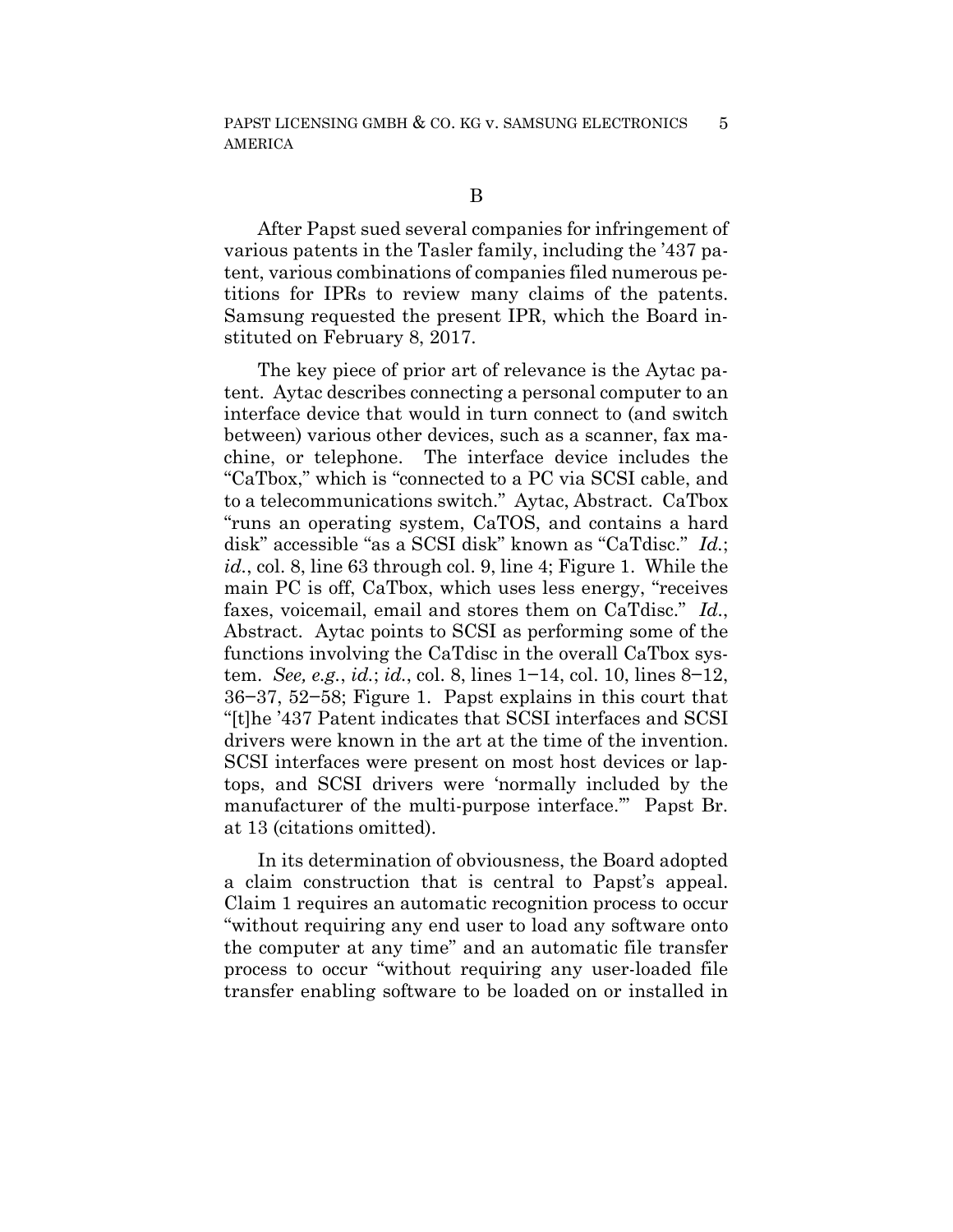the computer at any time." *See also* '437 patent, col. 17, lines 9–10 ("without requiring the user to load the device driver"). The Board interpreted the "without requiring" limitations to mean "without requiring *the end user* to install or load specific drivers or software for the ADGPD beyond that included in the operating system, BIOS, *or drivers for a multi-purpose interface or SCSI interface*." *'437 Patent Decision* at \*6. In adopting that construction, the Board made clear that SCSI interface drivers are among those that can be required to be installed for the processes to occur, relying on the specification and claims as making clear that the invention contemplates use of SCSI drivers to carry out the processes. *See id.* at \*5−\*6. The Board also rejected Papst's contention that "the 'without requiring' limitations *prohibit* an end user from installing or loading other drivers." *Id.* at \*6. Relying on *Celsis In Vitro, Inc. v. CellzDirect, Inc.*, 664 F.3d 922, 926−27 (Fed. Cir. 2012), the Board concluded that "[t]he claim language, under a plain reading, means that the end user is 'not required' to load or install the recited software for transferring a file or recognizing a device," but the language "*does not prohibit* the end user" from doing so. *Id.*  "[I]f the software is not required [for the claimed function], then it does not matter whether the end user loaded or installed the software." *Id.*<sup>1</sup>

<u>.</u>

Papst mentions one other claim-construction issue in this court—whether "end user" encompasses a system administrator. The Board, having addressed the issue in instituting the IPR, declined to resolve it in its final written decision, explaining that the patentability issue "turns on the question of whether software need be installed at all, not on whether the installation is done by an end user or not." *'437 Patent Decision* at \*6−\*7. Papst has identified no way in which the dispute over the "end user" construction affects the unpatentability ruling of the Board, but it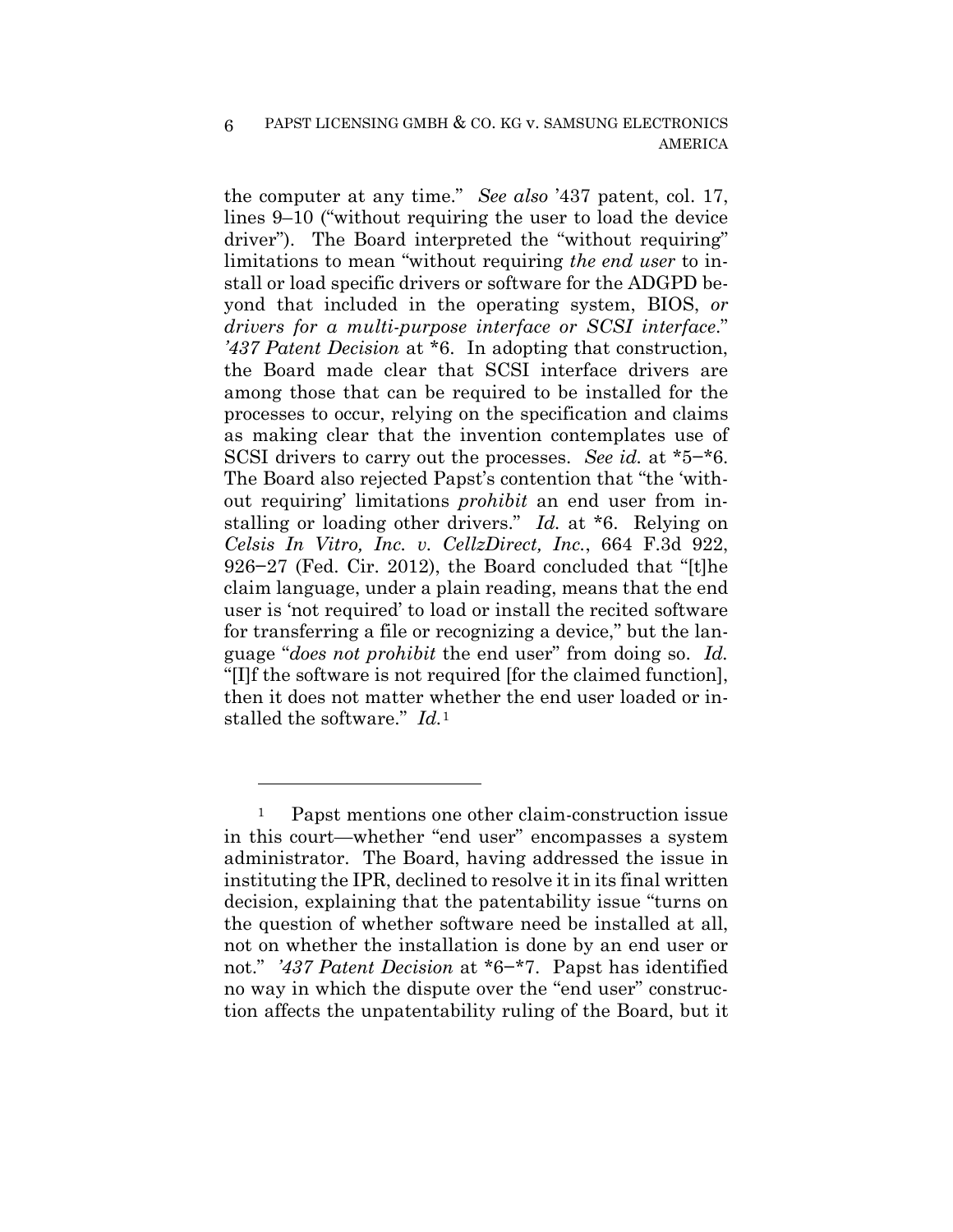Regarding the application of the construed claim language to the prior art, there is no material issue before us about the motivation to combine the three prior-art sources—Aytac, SCSI, and admitted prior art. As already noted, Aytac expressly refers to SCSI. The sole issue on which this appeal turns concerns what Aytac teaches about the host computer's ability to use the SCSI driver, even without additional CaTbox software, to accomplish an automatic file transfer.

The Board found that Aytac does teach that the automatic file transfer can take place using only the PCresident SCSI drivers. *Id.* at \*13−\*16. The Board noted that Papst's argument relied on the presence of CATSYNC software in the CaTbox system together with the contention that the claim language prohibits user loading of any other software. *Id.* at \*14. The Board, having already rejected the "prohibits" claim construction, found that, although CATSYNC is used for some purposes (such as synchronizing different demands for access to the CaTdisc), Aytac teaches that an automatic file transfer can indeed occur using only the SCSI drivers, without use of CATSYNC. The Board recited supporting material from Aytac as well as supporting testimony, from Samsung's expert and from Papst's own expert. *Id.* at \*13−\*15.

The Board also agreed with Samsung's showing that Aytac teaches a process of automatic recognition that could occur using only the SCSI drivers, without additional userinstalled CaTbox software. *Id.* at \*13−\*14. The Board's discussion of that issue is abbreviated; specifically, there is no counterpart for the recognition-process issue to the Board's extended discussion of the arguments Papst made

<u>.</u>

asks this court to rule on the proper construction anyway. Papst Br. at 30. We decline to do so, seeing no impact on the correctness of the Board's unpatentability determination.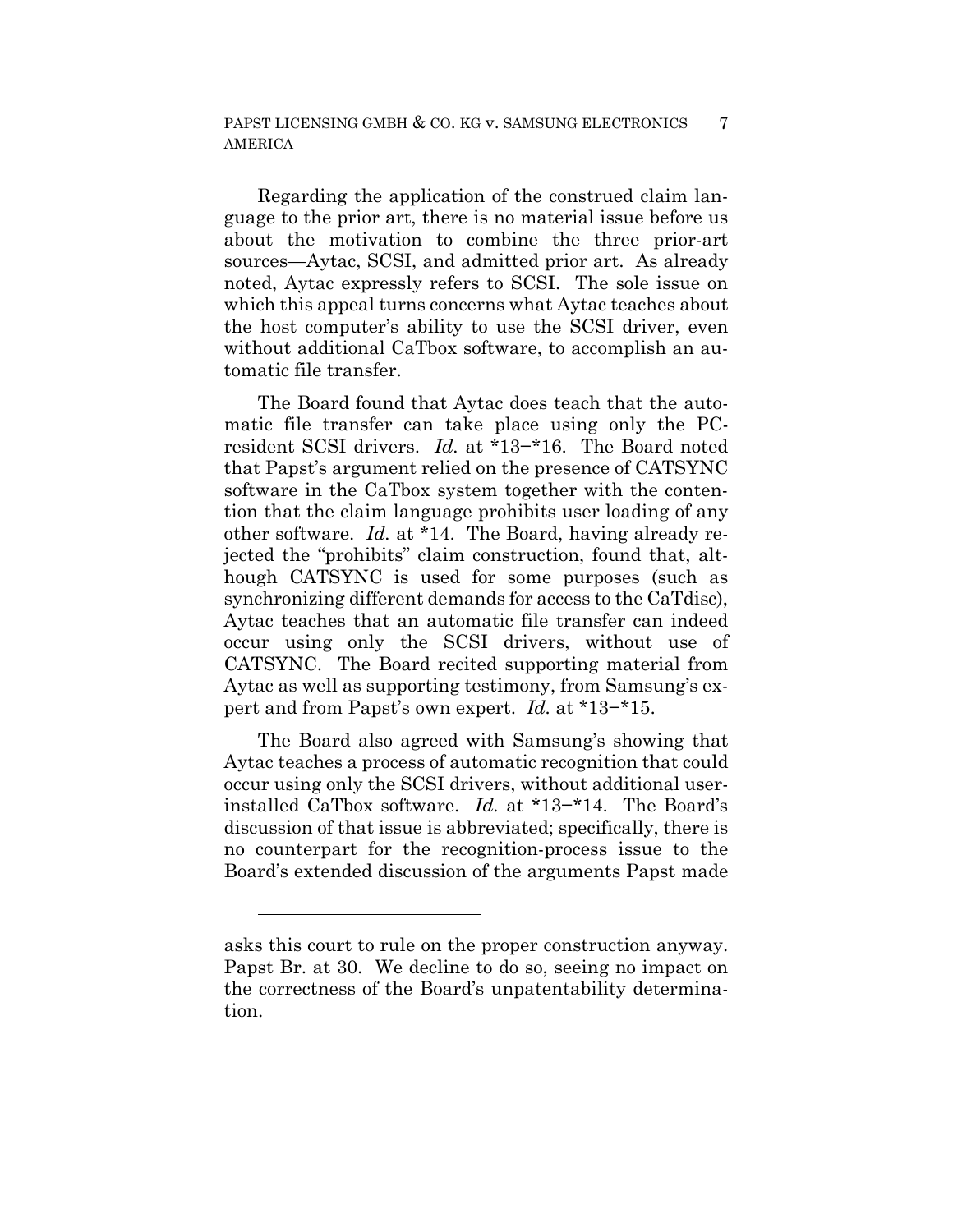regarding the file transfer process. *Id.* at \*14−\*16. Papst made few arguments to the Board concerning the recognition process. Of particular importance, Papst did not make the argument that it makes to this court on that issue.

For those reasons, the Board found that Aytac in fact teaches the claim elements in dispute. Upon completion of additional claim and prior-art analysis not at issue in this appeal, the Board ultimately determined that claims 1–38 and 43–45 (but not 39–42) of the '437 patent are unpatentable for obviousness in view of Aytac, SCSI, and the admitted prior art. *Id.* at \*22. Papst appealed.

 $\mathcal{C}$ 

Several other inter partes reviews and corresponding appeals are relevant to this proceeding. In particular, six weeks before the Board rendered its *'437 Patent Decision*, the Board rendered final written decisions in two other IPRs (requested by Samsung among other petitioners) involving two other Papst-owned patents mentioned above, *i.e.*, the '144 patent and the '746 patent, which share a specification with the '437 patent and contain claim terms related to those involved in the disputes before us. In the two Board decisions of importance regarding those patents, as in the *'437 Patent Decision* here on appeal, the Board found unpatentability based on Aytac, SCSI, and the admitted prior art. *Canon Inc. v. Papst Licensing GmbH & Co. KG*, No. IPR2016-01199, 2017 WL 6345414 (P.T.A.B. Dec. 11, 1017) (*'144 Patent Aytac Decision*); *Canon Inc. v. Papst Licensing GmbH & Co. KG*, No. IPR2016-01200, 2017 WL 6343591 (P.T.A.B. Dec. 11, 2017) (*'746 Patent Aytac Decision*).

Papst appealed those decisions, along with the *'437 Patent Decision*, and those appeals (together with still others) were fully briefed and set to be orally argued before this panel on the same day. Shortly before the argument, Papst voluntarily dismissed its appeals from the *'144 Patent*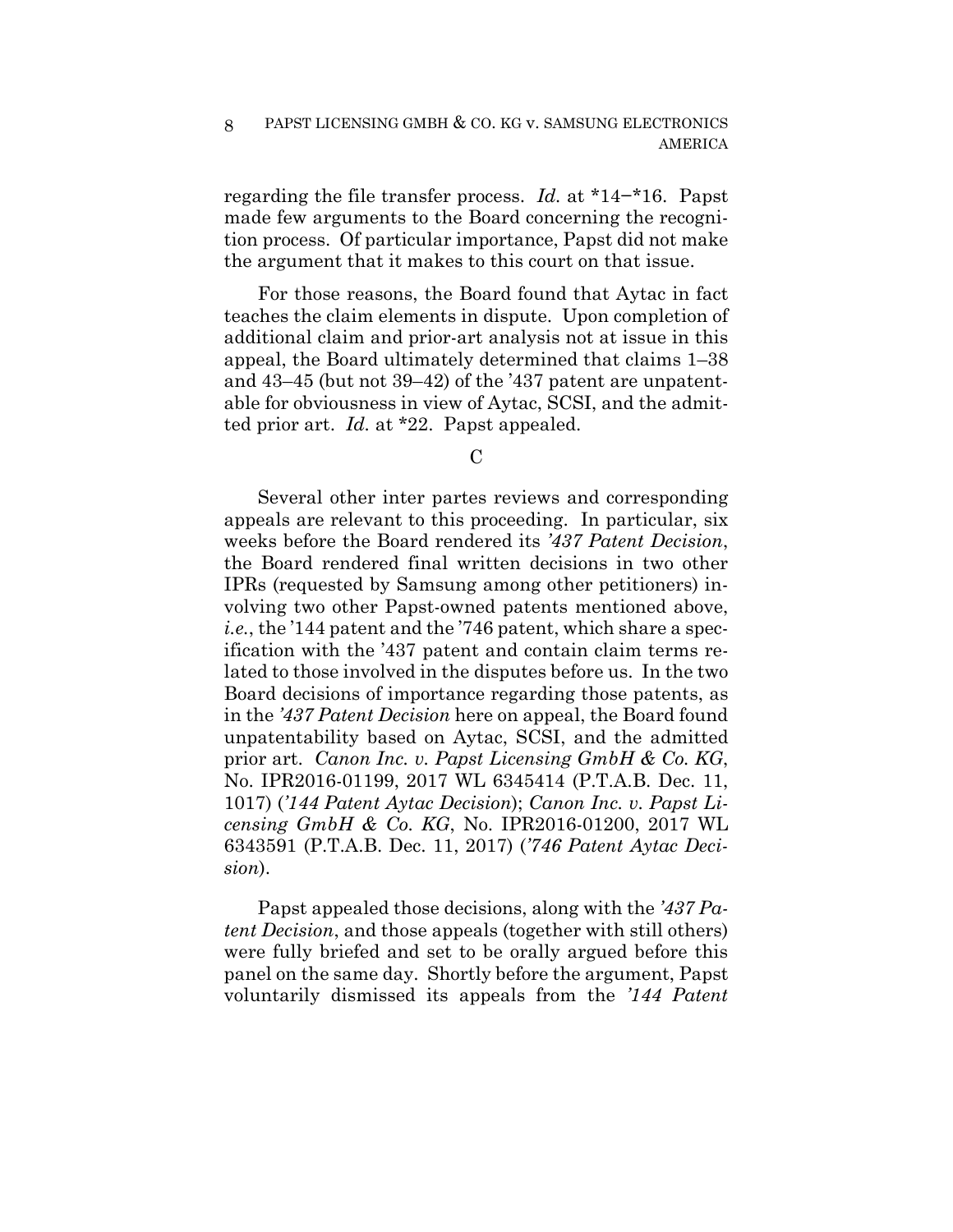*Aytac Decision* and the *'746 Patent Aytac Decision*. Those decisions therefore became final. *See Martin v. Dep't of Justice*, 488 F.3d 446, 451–52, 454–55 (D.C. Cir. 2007) (voluntary dismissal of appeal creates preclusion based on the predicate opinion); 18A Charles A. Wright., et al., Federal Practice and Procedure § 4433 (2d ed. 2002).

II

Papst makes three arguments on appeal. *See also supra* note 1 (noting the "end user" claim-construction argument we do not address). First, it challenges the Board's construction of the "without requiring" claim limitations as meaning that the claimed processes can take place with only SCSI software (or other multi-purpose interface software or software included in the operating system or BIOS), without other user-added software. Second, Papst challenges, as not supported by substantial evidence, the Board's finding that Aytac teaches an automatic file transfer that can take place with only the SCSI drivers, without the assistance of the user-added CATSYNC software. Third, Papst challenges the Board's finding that Aytac likewise teaches an automatic recognition process that uses only SCSI rather than requiring additional software.

As an initial matter, we hold that the third challenge has not been preserved. The argument Papst now makes on this point is that SCSI itself does not allow the CaTbox to send a signal that it is a hard disk because, under the SCSI standard, the CaTbox would send an "unknown" ("1Fh") identifier rather than a hard drive ("00h") identifier in response to an INQUIRY signal. But this factual contention did not appear until the appeal, and such a contention is forfeited if not fairly presented to the Board. *See In re NuVasive, Inc.*, 842 F.3d 1376, 1380 (Fed. Cir. 2016).

Papst has not shown where it presented this contention to the Board. It cites a portion of the SCSI specification, *see* Papst Reply Br. at 16 (citing J.A. 532–36), but it does not cite any place in its Board filings or arguments where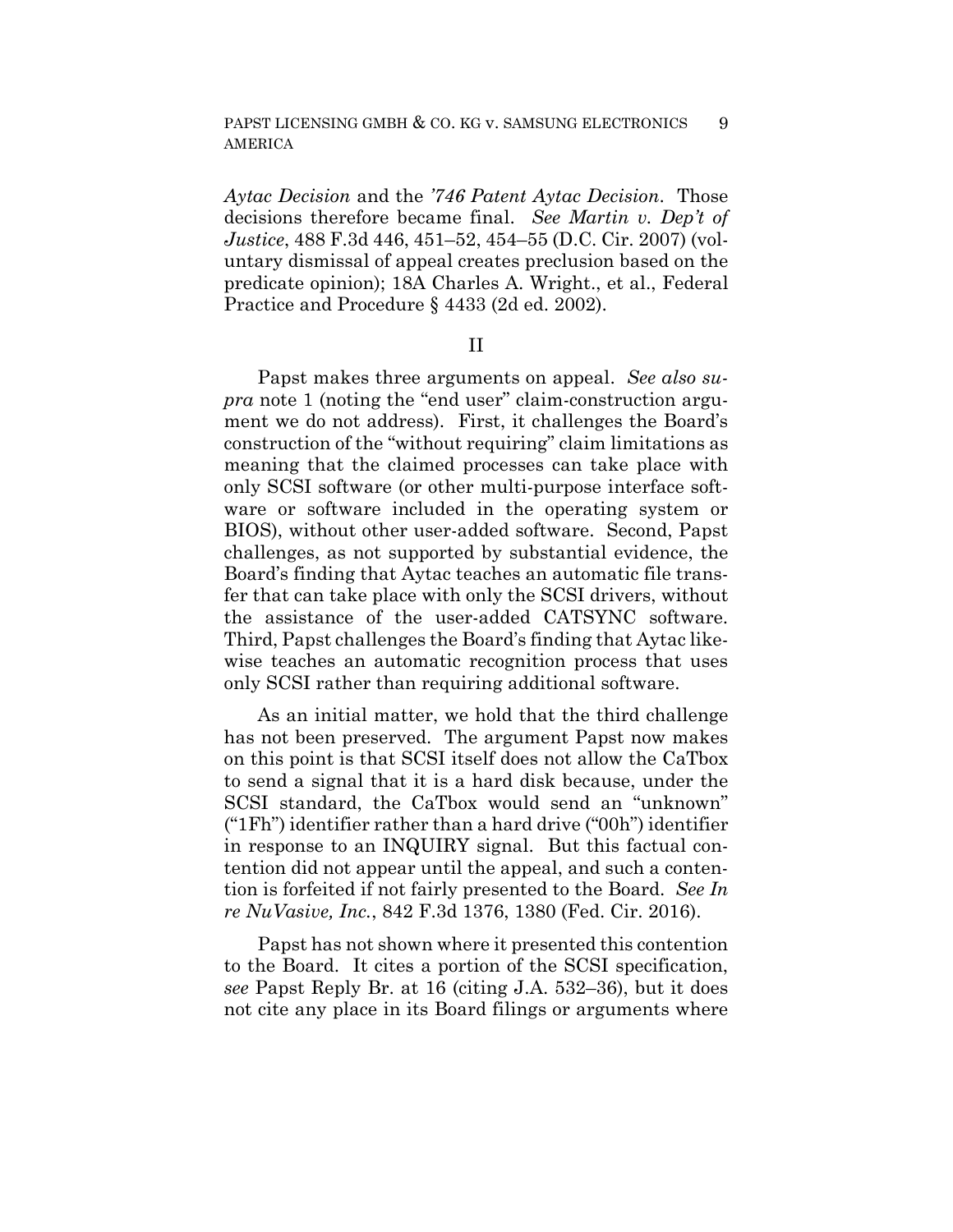it mentioned a 1Fh signal or made its current point about the cited SCSI specification passage. In the portion of the Patent Owner Response addressing the "automatic recognition process" limitation, Papst focused on its "end user" argument, *see* J.A. 2234–35, which is a different point (and not material to the outcome here, *see supra* note 1). Neither the petitioners nor the Board had fair notice of a contention that SCSI would not permit the CaTbox to identify itself as a hard drive. Accordingly, Papst failed to preserve this argument for appeal. *See NuVasive*, 842 F.3d at 1380– 81.

We therefore have before us only two arguments for upsetting the *'437 Patent Decision*. We reject those arguments for two reasons: they are barred by issue preclusion, and they fail on their merits.

#### A

The Supreme Court has made clear that, under specified conditions, a tribunal's resolution of an issue that is only one part of an ultimate legal claim can preclude the loser on that issue from later contesting, or continuing to contest, the same issue in a separate case. Thus:

subject to certain well-known exceptions, the general rule is that "[w]hen an issue of fact or law is actually litigated and determined by a valid and final judgment, and the determination is essential to the judgment, the determination is conclusive in a subsequent action between the parties, whether on the same or a different claim."

*B & B Hardware, Inc. v. Hargis Indus., Inc.*, 135 S. Ct. 1293, 1303 (2015) (quoting Restatement (Second) of Judgments § 27, then referring to exceptions stated in § 28); *see*, *e.g.*, *Ohio Willow Wood Co. v. Alps S., LLC*, 735 F.3d 1333, 1342 (Fed. Cir. 2013); *Levi Strauss & Co. v. Abercrombie & Fitch Trading Co.*, 719 F.3d 1367, 1371 (Fed. Cir. 2013);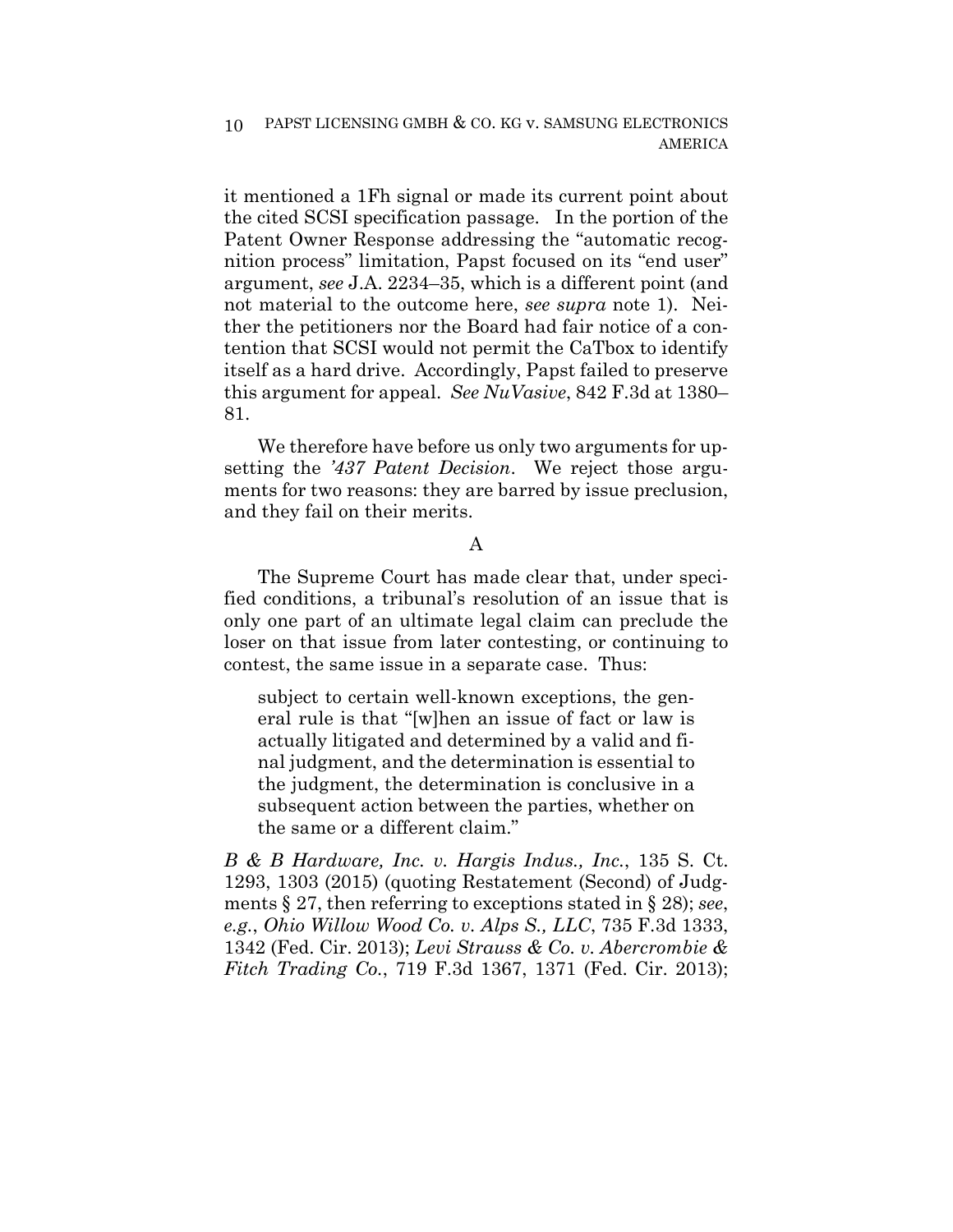*Stephen Slesinger, Inc. v. Disney Enters., Inc.*, 702 F.3d 640, 644 (Fed. Cir. 2012).

The Supreme Court also has made clear that issue-preclusion principles apply in a court case even when the first "action" was before an agency if the agency proceeding meets certain standards. *B & B Hardware*, 135 S. Ct. at 1303*.* Following the Supreme Court's conclusion in *B & B Hardware* that those standards are met by certain adversary proceedings before the Trademark Trial and Appeal Board, we have held that the same is true of an IPR proceeding before the Patent Trial and Appeal Board, so that the issue preclusion doctrine can apply in this court to the Patent Trial and Appeal Board's decision in an IPR once it becomes final. *MaxLinear, Inc. v. CF CRESPE LLC*, 880 F.3d 1373, 1376 (Fed. Cir. 2018); *see XY, LLC v. Trans Ova Genetics*, 890 F.3d 1282, 1294 (Fed. Cir. 2018); *Nestle USA, Inc. v. Steuben Foods, Inc.*, 884 F.3d 1350, 1351 (Fed. Cir. 2018).2

We first indicate why Papst has not justified denying issue preclusion in this case if the above-quoted standards are met. We then find those standards met here, so issue preclusion applies.

<u>.</u>

<sup>2</sup> The Supreme Court and this court have approved "non-mutual" issue preclusion—the label assigned when the loser in the first case is precluded from relitigating an issue even in a later action that does not involve its firstcase adversary. *See Blonder-Tongue Labs., Inc. v. University of Illinois Foundation*, 402 U.S. 313, 349–50 (1971); *XY*, 890 F.3d at 1295.The present case involves "mutual" issue preclusion because Samsung and Papst were adverse not only in this case but in the IPRs decided in the *'144 Patent Aytac Decision* and the *'746 Patent Aytac Decision*.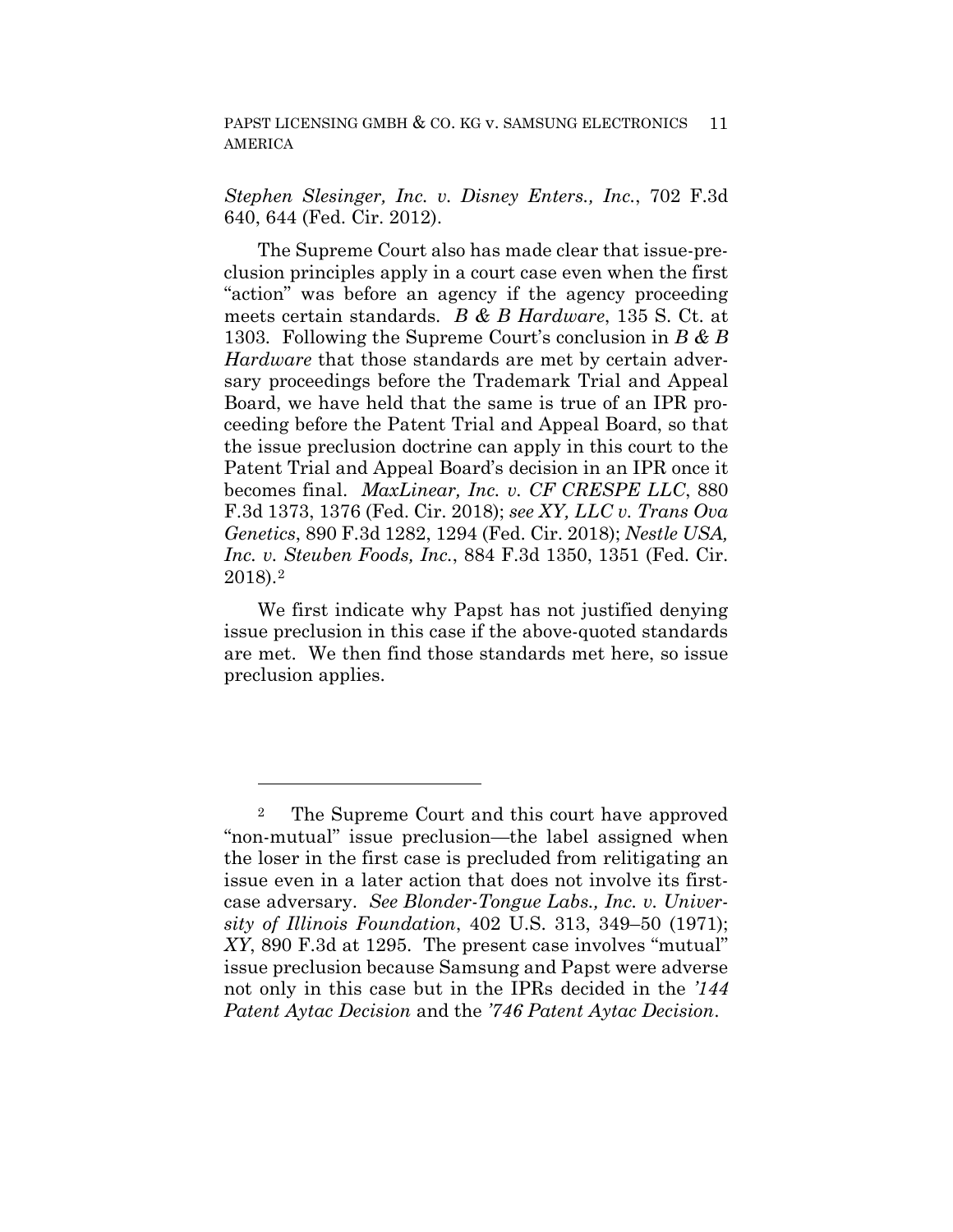Papst has advanced no persuasive reason for an exception to applying the above-quoted conditions for issue preclusion in this case. Papst cites *Worlds Inc. v. Bungie, Inc.*, 903 F.3d 1237 (Fed. Cir. 2018), but all we did there was remand on issue preclusion because the record before the court was too scant for the panel to decide if issue preclusion existed. *Id.* at 1247. Here, as we will discuss, we can decide that issue preclusion exists. Papst also cites *In re Cygnus Telecommunications Technology, LLC, Patent Litigation*, 536 F.3d 1343 (Fed. Cir. 2008), but there we held only that an accepted rule—that issue preclusion does not apply within the confines of the single case formed when multiple cases are formally consolidated—also applies in the context of cases formally consolidated for pre-trial purposes through the multi-district-litigation process. *See id.* at 1349–50. Here, there was no comparable consolidation; these were distinct "cases" separately resolved.

The Supreme Court in *B & B Hardware* noted as a general matter that the Restatement standards allow for some exceptions to issue preclusion even when the above-quoted conditions are met. 135 S. Ct. at 1303, 1309−10. The Court specifically recognized that "[i]ssue preclusion may be inapt if 'the amount in controversy in the first action [was] so small in relation to the amount in controversy in the second that preclusion would be plainly unfair." *Id.* at 1309 (quoting Restatement (Second) of Judgments § 28, cmt. *j*). The Court added: "After all, '[f]ew . . . litigants would spend \$50,000 to defend a \$5,000 claim." *Id.* (quoting Wright & Miller § 4423, at 612); *see Kroeger v. U.S. Postal Service*, 865 F.2d 235, 239−40 (Fed. Cir. 1988); *Marciel v. Comm'r*, 489 F.3d 1018, 1023 (9th Cir. 2007); *United States v. Berman*, 884 F.2d 916, 922 (6th Cir. 1989); *Ferrell v. Pierce*, 785 F.2d 1372, 1385 (7th Cir. 1986).

But Papst has not justified denying issue preclusion here if the basic conditions set out in the above block quote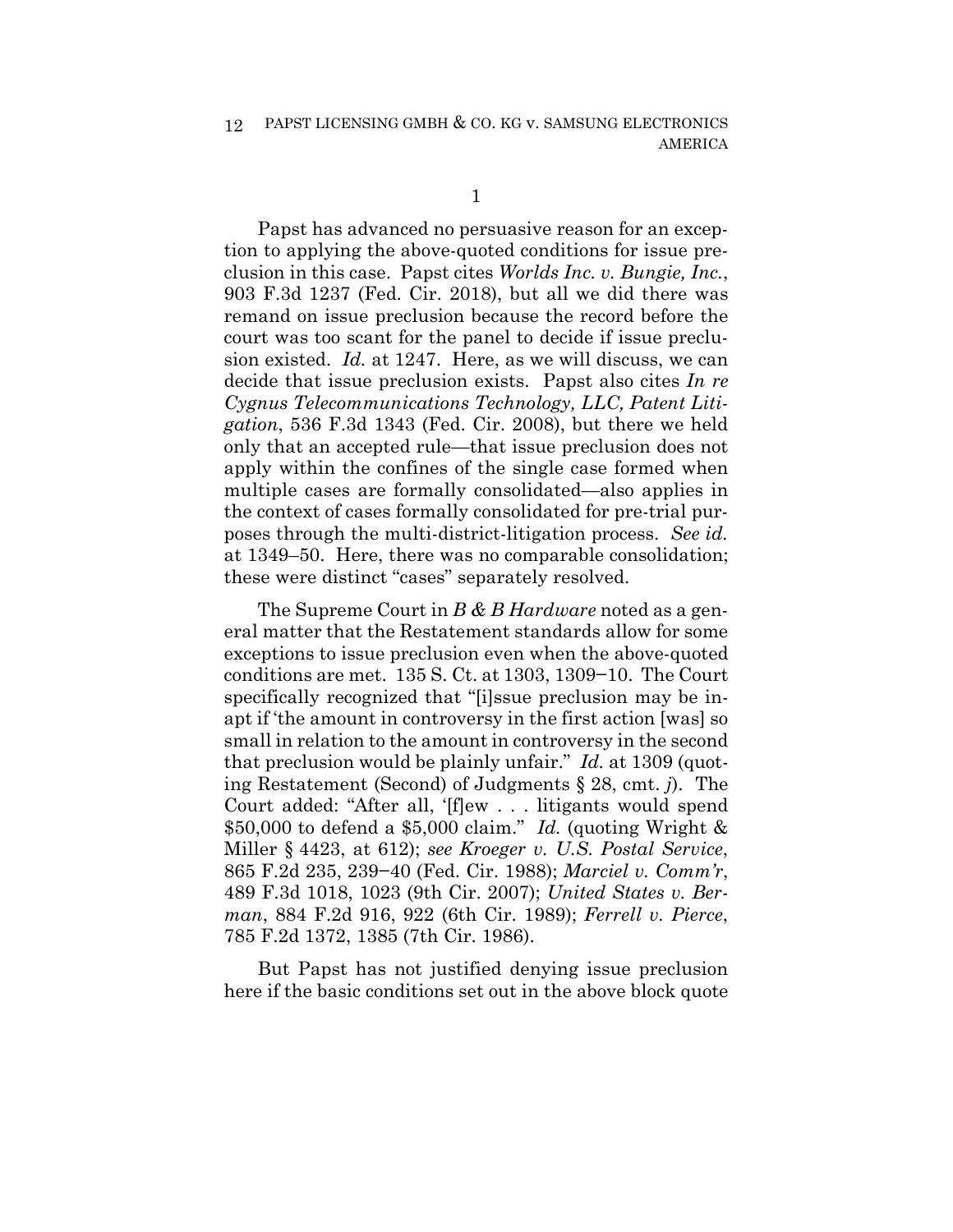from *B & B Hardware* are met. Papst has not asserted inadequate representation or an impaired opportunity to litigate in the IPRs involving the '144 patent and the '746 patent. *See Soverain Software LLC v. Victoria's Secret Direct Brand Mgt., LLC*, 778 F.3d 1311, 1315−16 (Fed. Cir. 2015) (discussing such grounds for denying preclusive effect). Nor has Papst presented, let alone supported, any allegation of a legally significant disparity in incentives between the present IPR and the two other Aytac-based IPRs at issue. Papst is in no position now to say that the litigation costs in those other two IPRs were not worth incurring. After all, Papst litigated all the way through to final written decisions—rather than, for example, disclaim the challenged patent claims in the '144 patent and the '746 patent IPRs before the Board reached final written decisions. Papst then litigated all the way up to the eve of oral argument in this court. Such pursuit through nearly all of the available process undermines any assertion of relevantly low incentives in the IPRs involving Aytac and the '144 patent and '746 patent.

More generally, given the heavy burdens that Papst placed on its adversaries, the Board, and this court by waiting so long to abandon defense of the '144 patent and '746 patent claims, Papst's course of action leaves it without a meaningful basis to argue for systemic efficiencies as a possible reason for an exception to issue preclusion. Papst also has no basis to argue that it tried unsuccessfully to secure an agreement, from Samsung or other petitioners (in this IPR or others), for efficiency-enhancing multi-case-management steps: it did not even ask its adversaries to waive reliance on preclusion. In noting these circumstances, we do not address what if any ultimate legal relevance different circumstances might have in justifying an exception to the important policy of issue preclusion.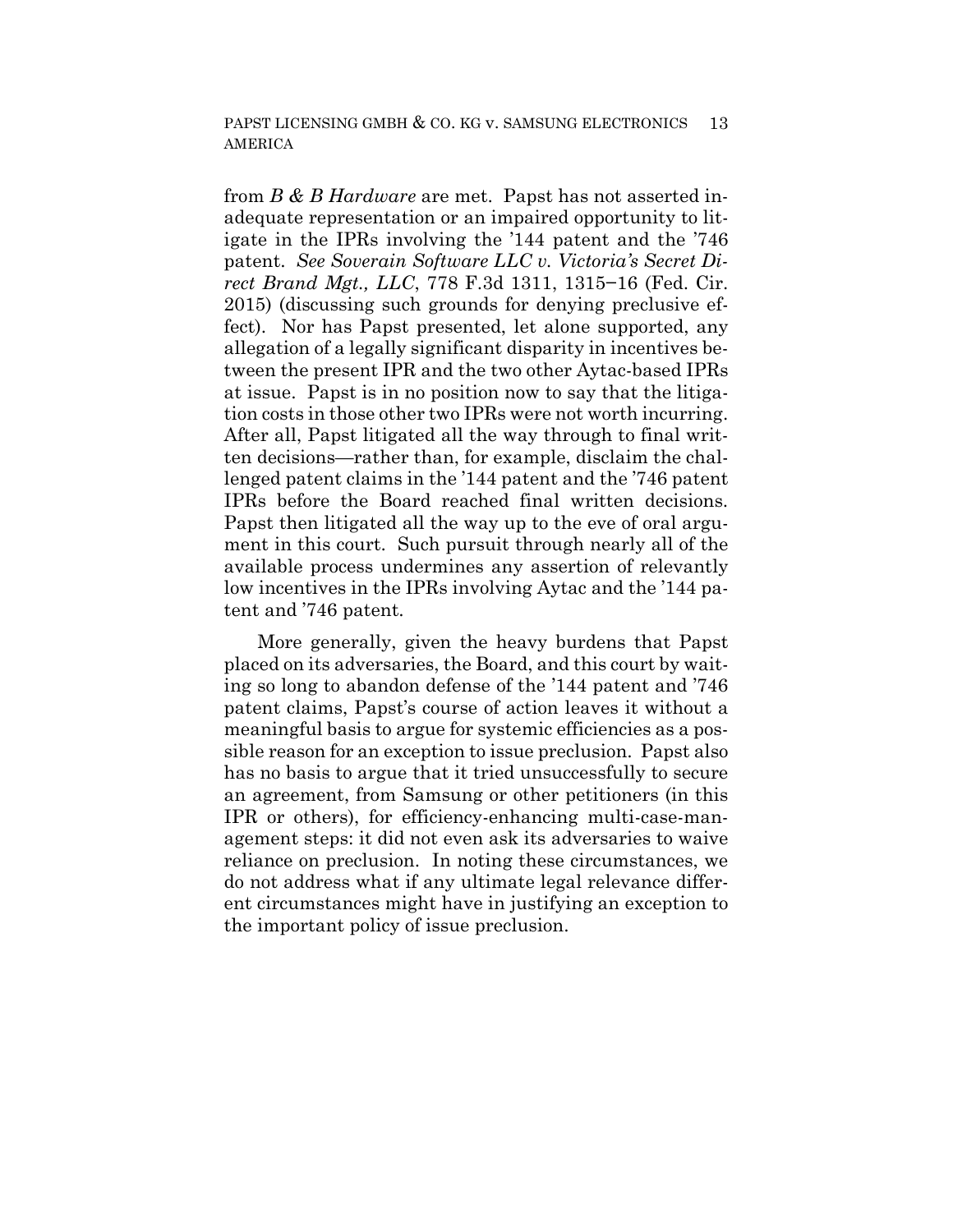We now apply to this case the basic conditions for issue preclusion quoted above. To avoid redundancy, we discuss only the *'144 Patent Aytac Decision*. We readily conclude that the conditions for issue preclusion are met. The *'144 Patent Aytac Decision* resolved against Papst the claimconstruction and Aytac-teaching issues now before us, and those resolutions were essential to the Board's decision.

The '437 patent claims at issue recite a processor adapted for an "automatic file transfer process . . . without requiring any user-loaded file transfer enabling software to be loaded on or installed in the computer." '437 patent, col. 12, lines 28–42. The core claim-construction issue is whether the "without requiring" language prohibits enduser-loaded software from ever playing a role in the process or whether it simply means that no such software is *needed*  for the process to occur, so that it *can* occur without such software. A secondary claim-construction issue is whether SCSI software was properly included in the list of software (along with operating system, BIOS, and other multi-purpose interface software) whose use can be required. The prior-art issue is whether Aytac teaches that performance of the process is possible without the CaTbox software, through SCSI software (or other software already on the computer) alone.

The '144 patent recites a materially identical "without requiring" limitation. '144 patent, col. 12, lines 25–35 ("an automatic file transfer process . . . without requiring any user-loaded file transfer enabling software to be loaded on or installed in the computer at any time"). The Board in the *'144 Patent Aytac Decision* resolved the same claim-construction issue in the same way as the Board in the present IPR. It characterized "the issue in dispute" as "center[ing] on whether the 'without requiring' limitations *prohibit* an end user from installing or loading other drivers." *'144 Patent Aytac Decision* at \*7. "The claim language," the Board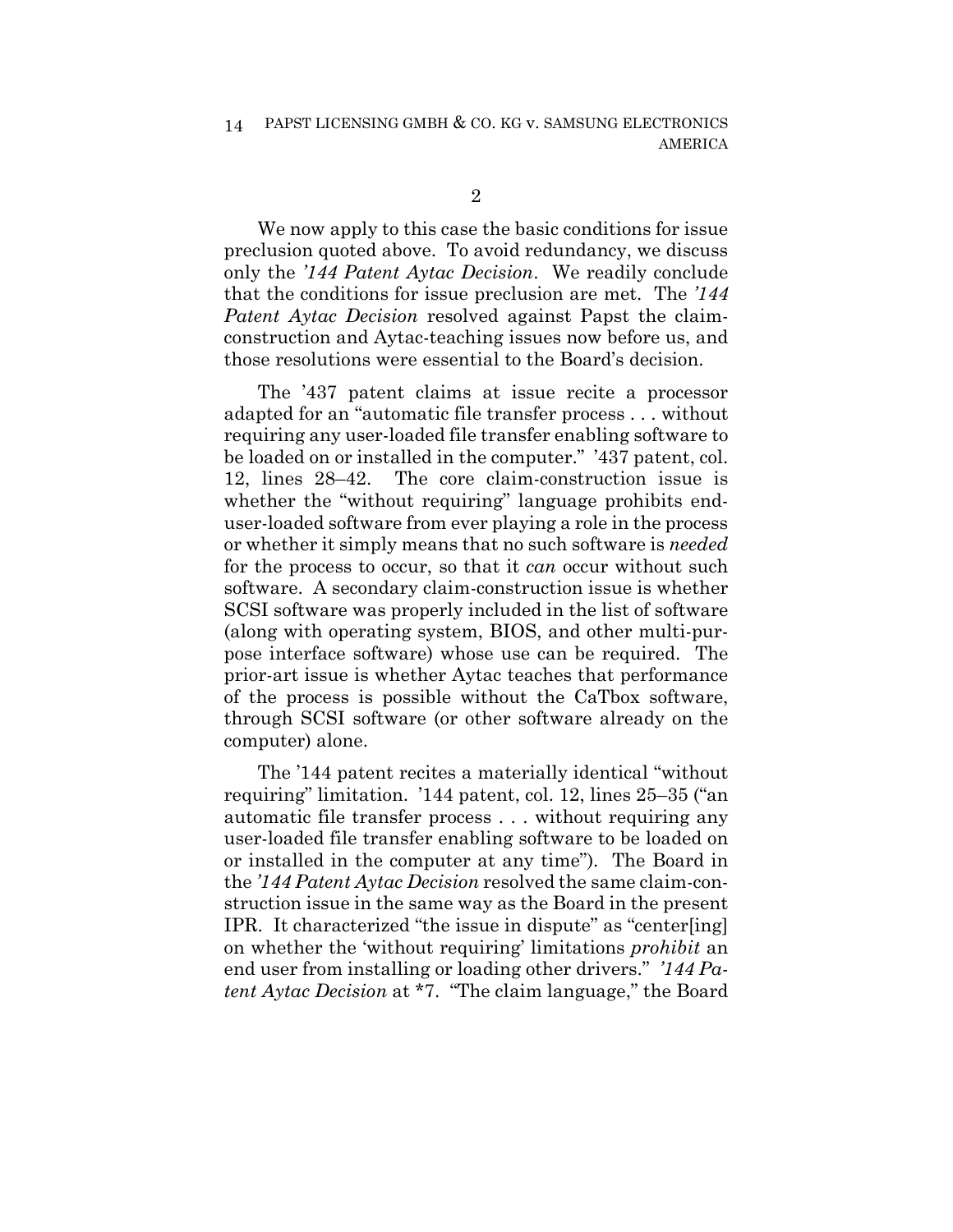held, "*does not prohibit* the end user from ever installing or loading the recited software." *Id.* (emphasis in original). The Board also ruled that use of SCSI software does *not*  violate the "without requiring" limitations, because the patent clearly shows that such software may be used. *See id.* at \*6−\*7. That ruling was not just materially identical to the Board's claim-construction ruling in this case; it also was essential to the Board's ultimate determination, which depended on finding that the installation of CATSYNC, as disclosed in Aytac, was not prohibited by the '144 patent's "without requiring" limitation and that Aytac taught that the transfer process could be performed with SCSI software. *See id.* at \*16–\*18.

The Board in the *'144 Patent Aytac Decision* also made the same finding about Aytac's teaching that the Board made in the present matter. It found that, in Aytac, "the ASPI drivers are the only file transfer enabling software *needed* for transferring a file to the host computer." *Id.* at \*17 (emphasis added). The other elements of the CaTbox software, such as CATSYNC, "merely provide additional functionalities," which Papst's expert "confirms in his cross-examination testimony that the claims at issue do not require." *Id.* at \*16. On that basis the Board found that Aytac, in combination with the SCSI Specification and admitted prior art, "teaches or suggests transferring a file from the storage memory of the interface device to the computer without requiring any user-loaded file transfer enabling software." *Id.* at \*18. This finding was essential to the Board's decision.

Issue preclusion therefore applies to the only two issues properly preserved for and presented on appeal. The Board's decision is affirmed on that basis.

#### B

We think that the conclusion of issue preclusion here is clear, based on application of general doctrinal principles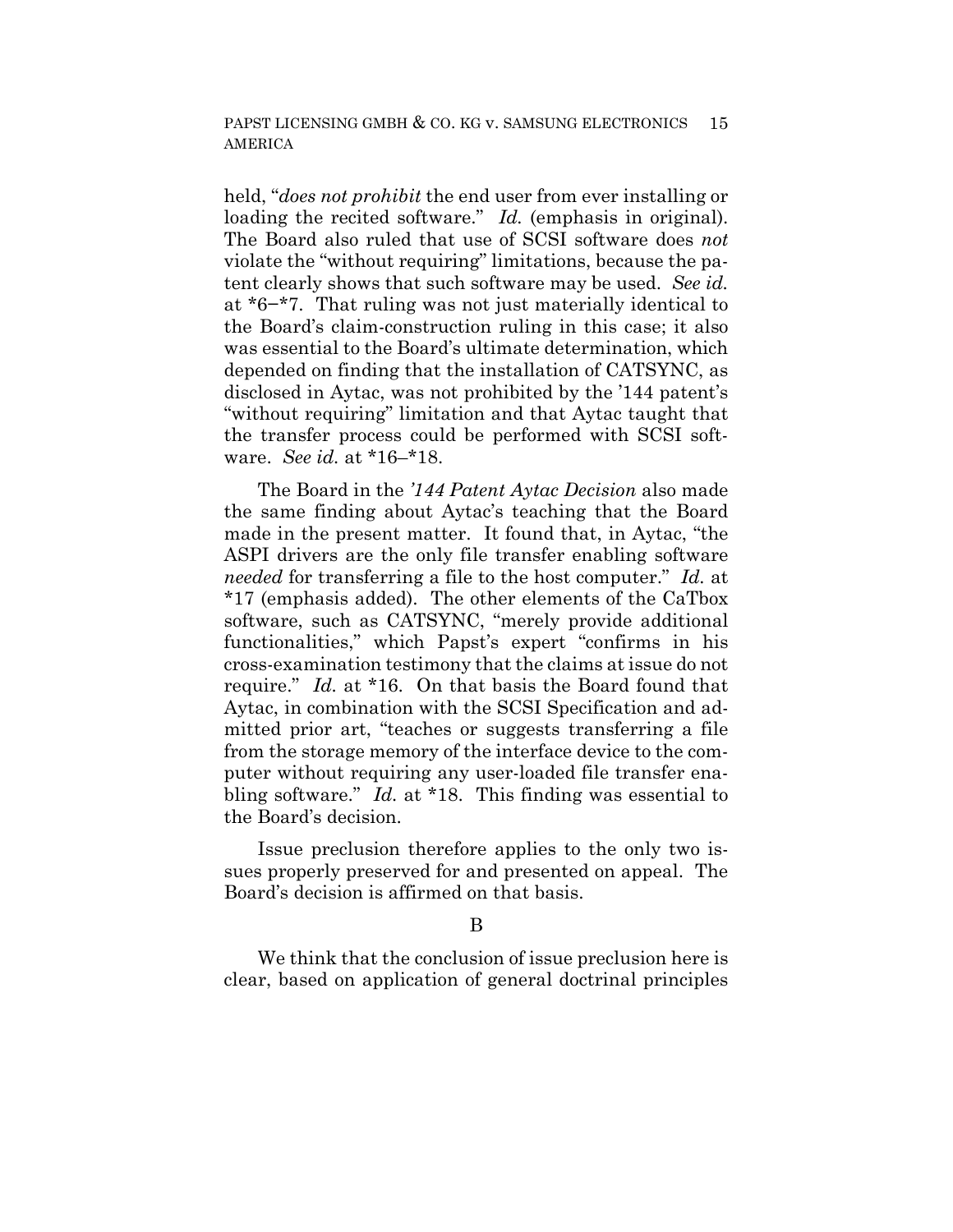to the facts. We also confirm that Papst's challenges fail on the merits, even apart from issue preclusion.

We review the Board's factual findings in an inter partes review for substantial evidence and its legal conclusions de novo. *See Arendi S.A.R.L. v. Apple, Inc.*, 832 F.3d 1355, 1360 (Fed. Cir. 2016). Substantial evidence means "such relevant evidence as a reasonable mind might accept as adequate to support a conclusion." *In re Mouttet*, 686 F.3d 1322, 1331 (Fed. Cir. 2012). As to claim construction, the Board saw no difference relevant to the issues here between identifying the best construction and identifying the broadest reasonable construction, and the parties have identified no difference either. *See* 37 C.F.R. § 42.100(b).

The Board's conclusion regarding the construction of the "without requiring" limitations of the '437 patent claims is correct. To state that a process can take place "without requiring" a particular action or component is, by the words' ordinary meaning as confirmed in *Celsis In Vitro*, to state simply that the process can occur even though the action or component is not present; it is not to forbid the presence of the particular action or component. 664 F.3d at 926−27 ("'without requiring' means simply that the claim does not require the [recited] step"; "performance of that step does not preclude a finding of infringement"). We therefore agree with the Board on the claim-construction issue the Board identified as the key one.

We also agree with the Board's inclusion of SCSI interface software in the claim construction as a form of permitted software. The specification is decisive. Reflecting the recognition that SCSI interfaces were "present on most host devices or laptops" at the time, '437 patent, col. 8, lines 45−46—which the experts agreed was so, *see* J.A. 281, 2675, 2402—the specification explains that the invention contemplates use of SCSI software, *see* '437 patent, col. 3, lines 53−55, 59−64 (Summary of the Invention notes that SCSI interface is one implementation of a multi-purpose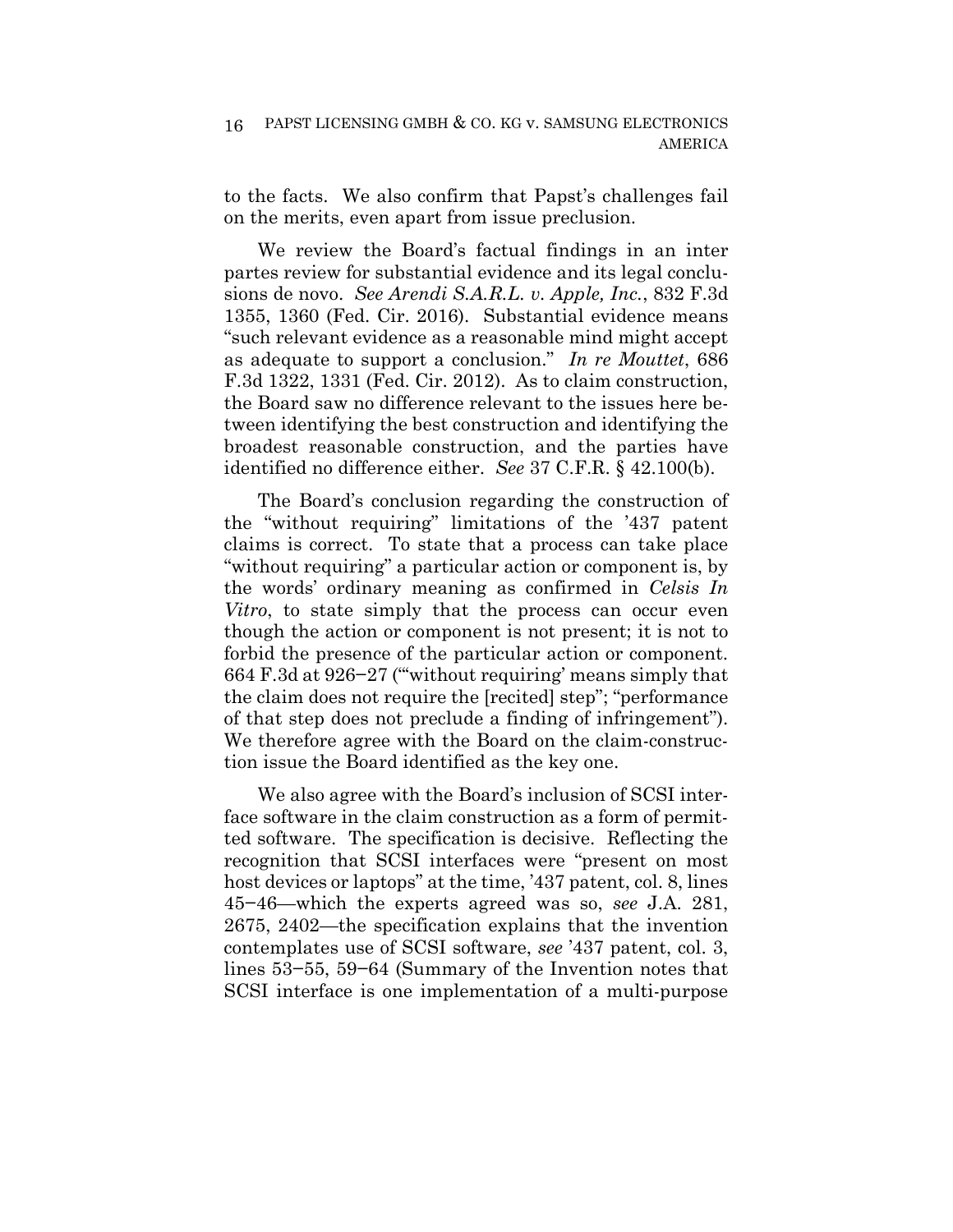interface and states: "Communication between the host device and the devices attached to the multi-purpose interface then essentially takes place by means of the specific driver software for the multi-purpose interface and no longer primarily by means of BIOS routines of the host device."); *id.*, col. 10, lines 23−29 ("As described above, communications between the host device and the multipurpose interface can take place . . . via specific interface drivers which, in the case of SCSI interfaces, are known as multi-purpose interface ASPI (advanced SCSI programming interface) drivers."); *see id.*, col. 11, lines 14−37. And claim 21, depending on claim 1, requires a SCSI driver to issue a SCSI INQUIRY command. *Id.*, col. 13, lines 64−67.

Finally, we see no reversible error in the Board's resolution of the crucial factual issue of what Aytac teaches. In particular, we conclude that substantial evidence supports the Board's finding that a relevant skilled artisan would understand that Aytac's CaTbox can perform an automatic file transfer using SCSI without the CATSYNC software that Papst says is required.

Aytac teaches that CaTbox is seen by the linked computer as "a SCSI disk, a print server, a remote modem . . . and a remote fax device." Aytac, col. 10, lines 27– 32. CaTbox provides "a SCSI hard disk (CaTdisc)," along with other functions, to the host PC. *Id.* col. 10, lines 36– 40. Aytac describes CaTbox's operation using ASPI (advanced SCSI programming interface) software as follows:

On the PC **101** side, Windows 95 **520** provides the operating system. An ASPI driver such as ASPI2DOS.SYS **521** from Adaptec corporation provides the SCSI interface layer to all LUNs [logical unit numbers] on CaTbox **102** SCSI node, as well as other SCSI nodes. Another driver from Adaptec Corporation, such as ASPIDISK.SYS **522** provides the disk driver. This driver utilizes the logical connection **550**. In tandem with this driver, a virtual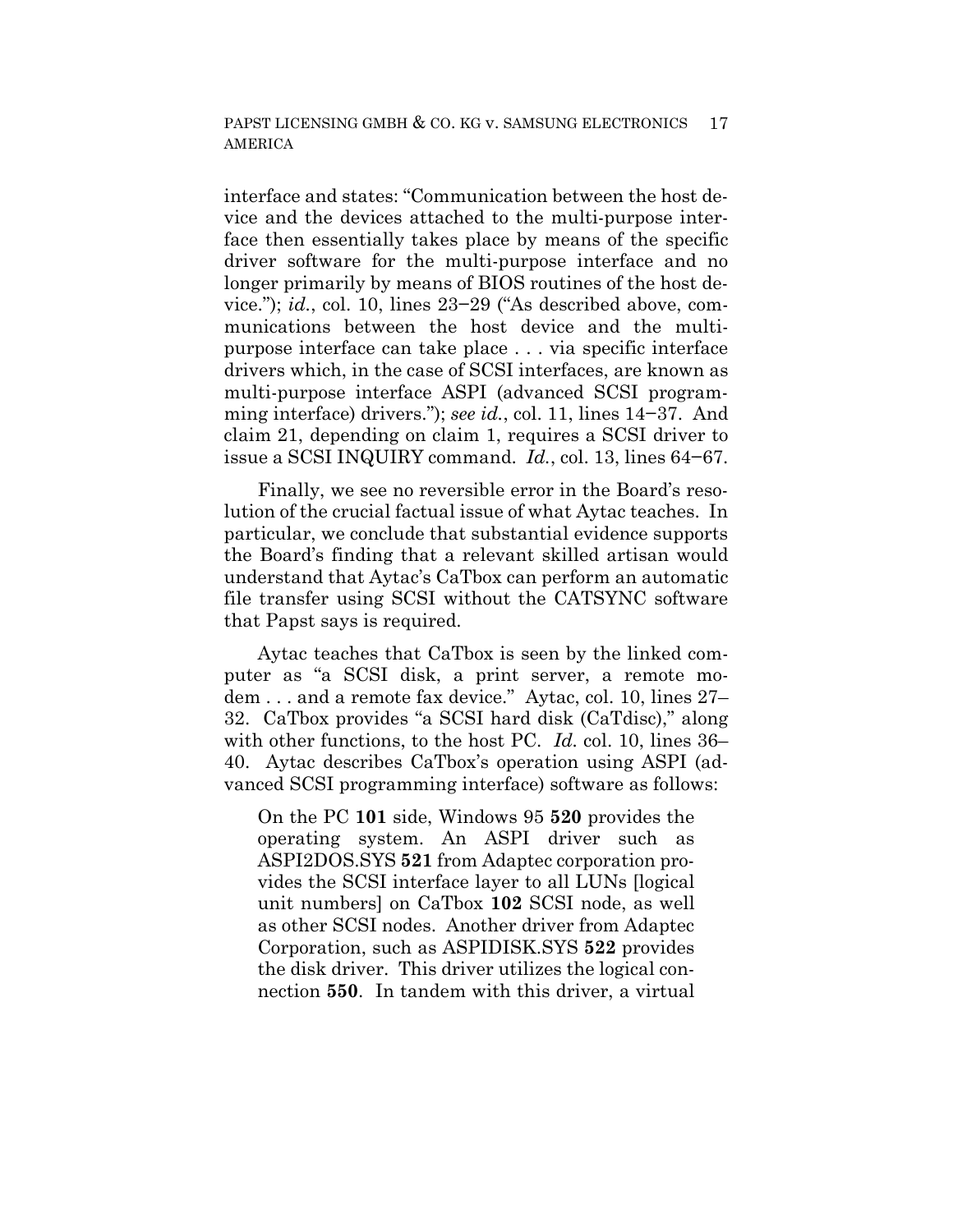device driver called CATSYNC.VXD **523** implements the synchronization between the operating system of PC **101** and that of CaTbox **102** that access the same CaTdisc **301**. The virtual device driver utilizes logical connection **554**. CATSYNC.VXD **523** hooks the File I/O calls from the PC operating system (in this case Windows 95 **520**) and replaces the original call with the following:

if File I/O for CaTdisc

notify CaTdisc of beginning of File I/O receive acknowledgement

flush File I/O caches for CaTdisc

make the intended File I/O call (LUN=0)

notify CaTdisc of end of File I/O

*Id.* col. 10, line 53 through col. 11, line 5.

The Board had substantial evidence on which to find that Aytac's description would be understood by a skilled artisan to teach that CATSYNC and its call-hooking functionality are not necessary to a file transfer process. Samsung's expert Dr. Reynolds testified that only the SCSI protocol and the ASPI drivers are needed to transfer a file in Aytac, similar to the function of the '437 patent. *'437 Patent Decision* at \*15. Dr. Reynolds also testified that CATSYNC is '"intended only to provide synchronization and coordination among multiple on-going activities between the host computer and the CaTbox/CaTdisk,' and this driver is *not required for reading data files from the CaTdisc* because, if it were not installed, the host computer's requests to READ files would default to LUN 0, the logical unit number for the CaTdisc." *Id.* (emphasis in original); *see* J.A. 2406−10. And Mr. Gafford, Papst's expert, wrote that '"CaTbox would reliably transfer good data' when acting as 'a remote hard disc for the PC.'" *'437 Patent*